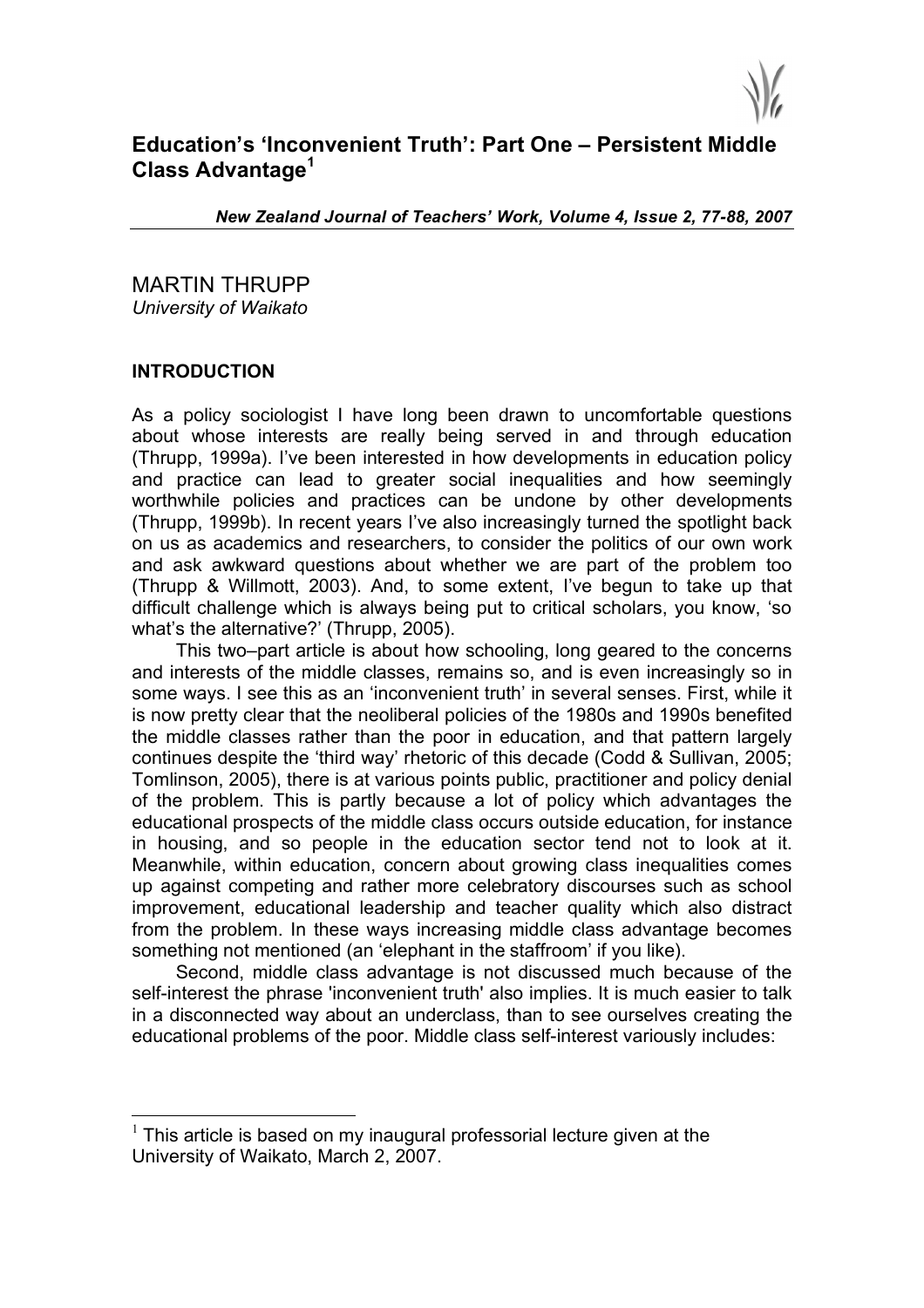- Seeing middle class children get advantaged which is in our interests as middle class parents if we want them to 'do well'*;*
- helping middle class children get into our schools and make good progress which, for reasons discussed shortly, can be in our interests as teachers and principals if we want to be seen as successful practitioners; and,
- claiming to have solutions to working class disadvantage in education which do not threaten middle class advantage. Promoting these solutions can be in our interests as education policymakers and researchers if we want status and career rewards.

Third, 'An inconvenient truth' is also of course the title of Al Gore's recent film about climate change and an analogy we could draw there is that while New Zealand education policy may be a little more benign than elsewhere at present, there is a distinct likelihood that sooner or later, with a change of government, or even a change of Minister, we could be engulfed by international trends which will make things a whole lot worse.

But fourth, and again like climate change, we shouldn't just sit on our hands. There are things which can be done if we can summon up the political will to do them.

Central to my argument are the concepts of social class and the middle class. The development of post modernist and post structuralist theory over the 80s and 90s led to the wholesale neglect of class. Yet while post modernist and post structuralist theory brought important insights, it distracted from the fact that economic and social inequalities have been growing in many countries. This is certainly the case for New Zealand over the 1980s and 90s, only the United States had a larger increase in wage inequality (Glennerster, Hills, Piachaud & Webb, 2004). Disparities in New Zealand living standards have also continued to increase over this decade largely because sole parents, those reliant on income-tested benefits, and large families have seen a reduction in living standards (Jensen, Krishnan, Hodgson, Sathiyandra & Templeton, 2006).

The new concern with social class, as seen for instance in the work of Mike Savage (Savage, 2000) and Fiona Devine (Devine, Savage, Crompton & Scott, 2005) understands class in more subtle and more dynamic ways than in the past, allowing for fractions within classes and for a wider range of class practices and identities. Drawing especially on the theoretical tools provided by the late Pierre Bourdieu, a number of academics have been carrying this development into education (e.g., Ball, 2003; Reay, 2006; Vincent & Ball, 2006). Diane Reay (2006) has recently pointed to the crucial relevance of class in education:

Social class remains the one educational problem that comes back to haunt English education again and again and again, the area of educational inequality on which education policy has had virtually no impact.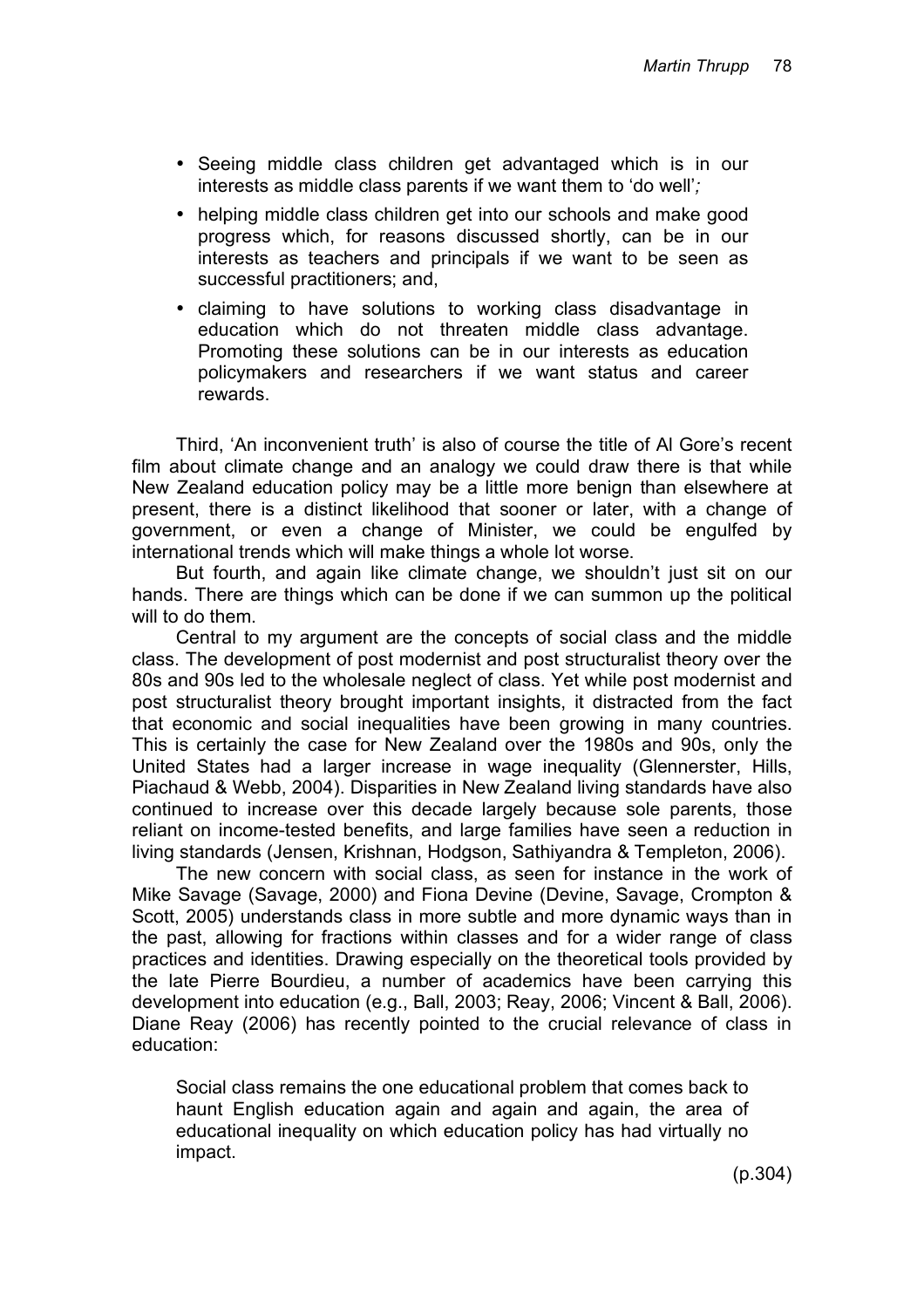Another feature of the new emphasis on class in education has been attention to the practices and strategies of the middle classes. Ball (2003: 5) notes that what is of particular interest about the middle class is 'how their actions produce or contribute to the perpetuation, inscription and reinvention of social inequalities both old and new'. Also of interest is how the middle class 'fails to register the social implications of its routine actions' (Savage, 2000: 159). Both of these are key themes in this article.

In New Zealand, as elsewhere, class intersects with ethnicity. Pakeha and Asian families are much more likely to be middle class than Māori or Pasifika families, although both of the latter groups do have a middle class of course. Māori are also part of the class structure and yet class doesn't get much mention in Māori discourses. The reasons for this are probably as much political as intellectual in that Māoridom has needed to contest any perspective which threatens to view Māori as just another disadvantaged group rather than having a special claim on distributive justice because of the Treaty of Waitangi (Sharp, 1990). Yet both ethnic and class cultures count and hopefully one day when Māori are having to fight their corner less we will see work which can genuinely bring together theory and research across these two areas.

There are many ways to talk about persistent middle class advantage in education, for instance:

- family resources, relationships between parents and schools and middle class dominance of school governance (boards of trustees for instance). 'Home Advantage' as Annette Lareau (1989) puts it;
- class biases in the curriculum and the need for what Bob Connell (1994) has called 'Curricula Justice';
- middle class resistance to a shift from summative to more formative approaches to assessment which has, for example, led to the take up of a qualification from the United Kingdom, the Cambridge exam, in about 40 high decile schools;
- how within schools the perfomative policies which continue to gather steam in education can favour the middle class in terms of them accessing a more engaging and demanding curriculum. This is one of those areas where we may have some problems in New Zealand but a much more disturbing future is observable overseas, for instance the commodifying effects of New Labour's regime of testing and targetsetting in schools in England (Gillborn & Youdell, 2000); and,
- how the middle class access predominantly middle class school settings and the likely advantages that those kinds of school contexts bring.

It is the last of these which is the focus of Part One of this article. Here I consider how even in the context of zoning the New Zealand middle classes have been able to secure and in some ways improve their access to schools with a predominantly high socio-economic mix. In the second part of the article, to be published in the next issue, I explore the problem from another angle and argue that the middle class have too many friends in education, which of course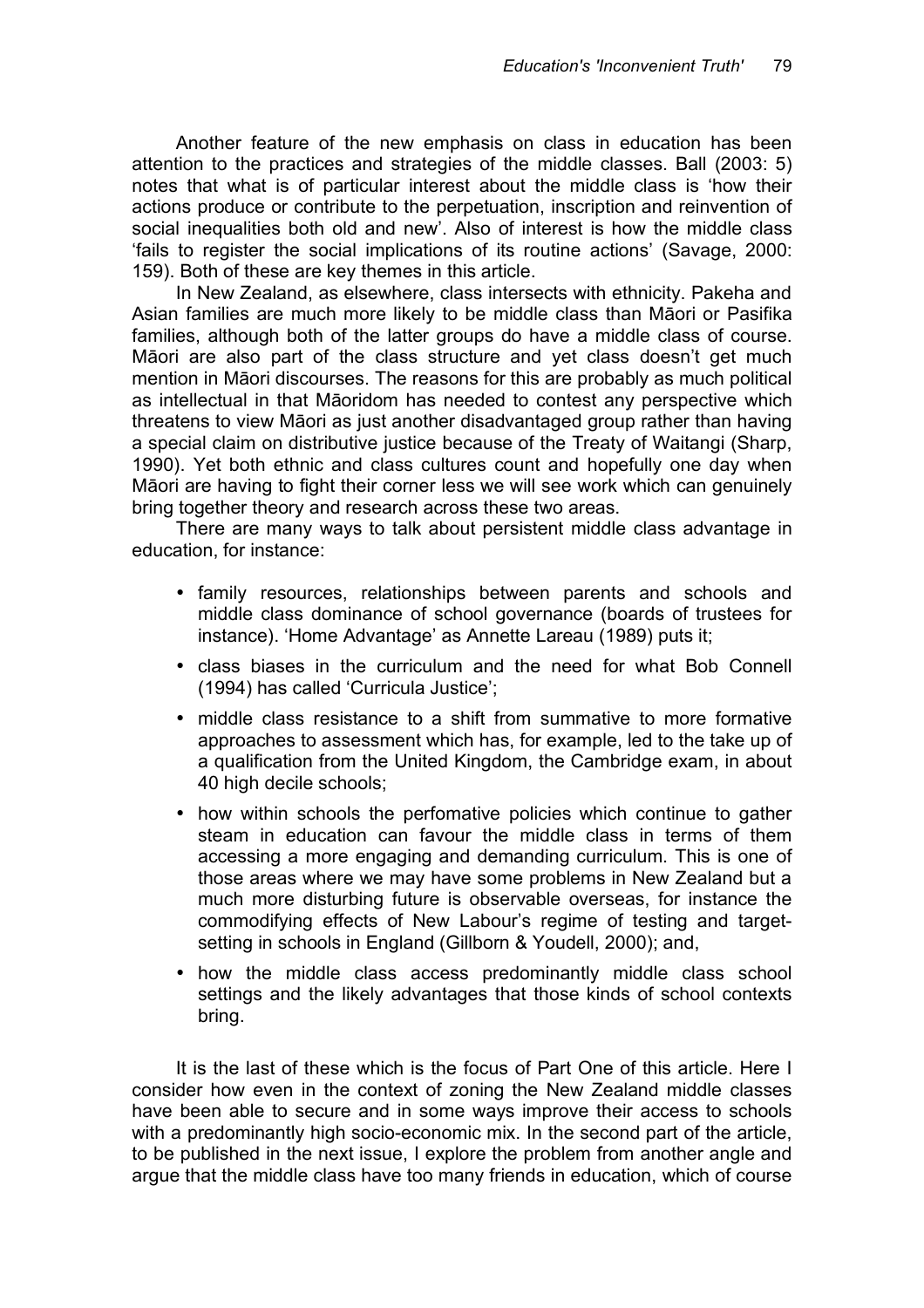is another way of saying that not enough educators are really defending the interests of the poor. None of this is truly inevitable however. My account is grounded in what Gerald Grace has called 'complex hope' which is an optimism of the will in relation to social inequality but one, which unlike naive hope, recognises the very real historical and structural difficulties which need to be overcome (Grace, 2004). Hence, the second part of the article concludes by looking at how we might start to do things differently, how the orientation of schooling to the middle classes might be reduced.

## **EDUCATION AS A POSITIONAL GOOD**

Why are predominantly middle class, socially advantaged school settings – in New Zealand those decile 8, 9, 10 schools – popular with most parents and especially middle class parents? In part the preference for those sorts of schools reflect the ideological assumption of a relationship between high social status and quality but it also results from the importance of predominantly middle class schooling as a means of social reproduction or mobility. By keeping out children from poorer families, predominantly middle class schools serve parents seeking relative advantage, that is, seeking a way to advantage their child's future prospects compared to others. Put another way, predominantly middle class schooling is a *positional good.* Simon Marginson defines positional goods in education as 'places in education which provide students with relative advantage in the competition for jobs, income, social standing and prestige' (Marginson, 1997: 38). The key point about positional goods is that they are scarce in absolute terms so that only some people can benefit from them. If they were available to all they would lose the relative advantages they bring and hence their positional value. The fact that predominantly middle class schools are seen to offer positional advantage helps to explain why such schools are nearly always more popular than low socioeconomic schools which have little positional value almost irrespective of what they do.

Although the class intuition of parents about the superiority of predominantly middle class schools may be considered unfair to staff and students in low socio-economic schools, it is not necessarily irrational. Predominantly middle class schools really may be advantageous to attend because they provide their pupils with better pathways to tertiary institutions, better access to networks of power and information in the future labour market (the 'old school tie'), and extra resources. As well, there may also be compositional or 'school mix' effects which push up student achievement in predominantly middle class schools because of peer group, instructional and organisational advantages that accrue to students who attend those schools over those going to lower socio-economic schools (Thrupp, 1999a). The key point to grasp is that these advantages of middle class schools are probably school-based but not school-caused, they needn't reflect better teaching and management *per se* but probably stem directly from the other students in the school through peer group processes or stem from the way school policies and practices of many kinds are supported by high levels of student compliance, motivation and 'ability' which are in turn class-related. It's also important to say that the existence and size of compositional effects remains a matter of some debate (Thrupp, Lauder & Robinson, 2002).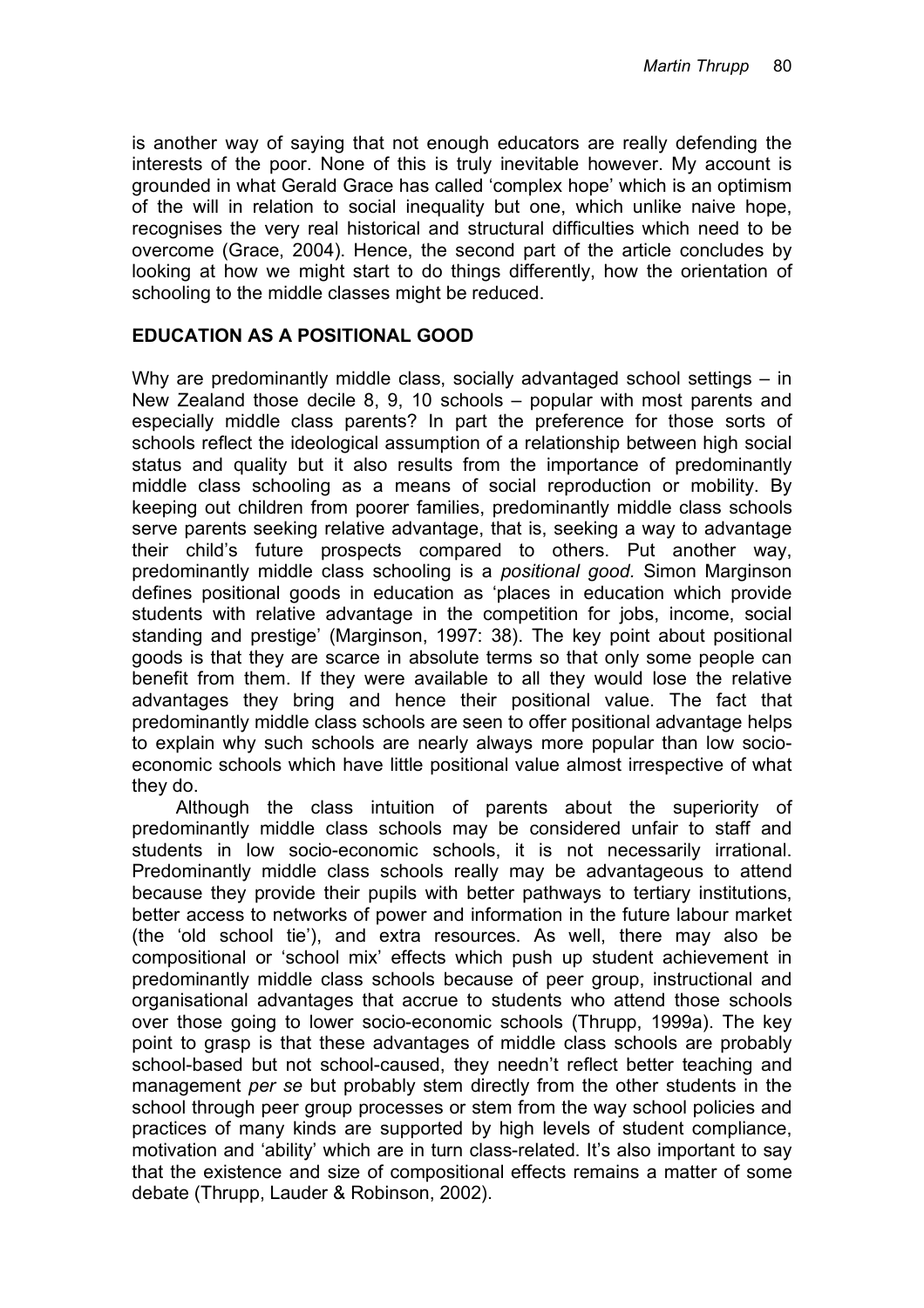#### **PSEUDO-ZONING**

What is quite clear, however, is that given half a chance the middle classes will typically cluster together residentially, group their children together in predominantly middle class schools and give them some sort of advantaged education by excluding the poor. Historical analyses by Gary McCulloch (1990, 1991) shows this happening in New Zealand over many decades and a market model intensifying it (see also Thrupp, 2007) . So what has the Labour government in New Zealand done to prevent this? In 1999 Labour seemed to have learnt the lessons of the previous decade about the costs of a market model in education. Its pre-election statements expressed concern about intensifying inequalities between what it called winner and loser schools:

Disparities between schools levels of resourcing are increasing as the 'market model' is applied blindly. Because schools are expected to raise more and more of the funds needed locally, schools in poorer areas are penalised … Schools are being divided into winners and losers according to their ability to fund the technology and other resources needed to provide high quality education. High quality education also requires high quality teachers. Unfortunately the more schools become defined as winners or losers, the more difficulty some schools have attracting and retaining quality staff.

#### (New Zealand Labour Party, 1999: 4)

The key policy response outlined by Labour prior to the 1999 election was the reintroduction of zoning to prevent over-subscribed state schools picking off middle class students from the catchments of poorer, less popular schools and indeed this is what they did when elected by way of the Education Amendment Act (2000). On the face of it this seemed to be Labour making a substantial move away from the market back to its 1989 policies of over-subscribed schools having home zones and balloting for out of zone enrolments; policies which had been dropped by National in 1991 as it moved to increase market competition between schools. Labour's new policies seem to provide some protection to lower socio-economic schools from having their high socio-economic students creamed off by more popular schools and also to students from poorer families to attend over-subscribed schools because all students living in-zone have the right to attend their local school.

Yet school zones are not what they used to be. They are now effectively drawn up by schools rather than Government and the Ministry of Education has only limited control over them. The working definition used is simply that a school has to be 'reasonably convenient' for its students; that is, a school that, taking into account a range of factors, a reasonable person would judge to be reasonably convenient. It has yet to be tested in law and can still allow schools to target middle class students. Research into primary school zoning in Christchurch has shown that in the absence of government control many schools have been drawing up their zones in convoluted ways to 'bypass more deprived but closer areas in favour of further but wealthier suburbs' (Pearce & Gordon, forthcoming). Moreover, Pearce and Gordon point out that unlike the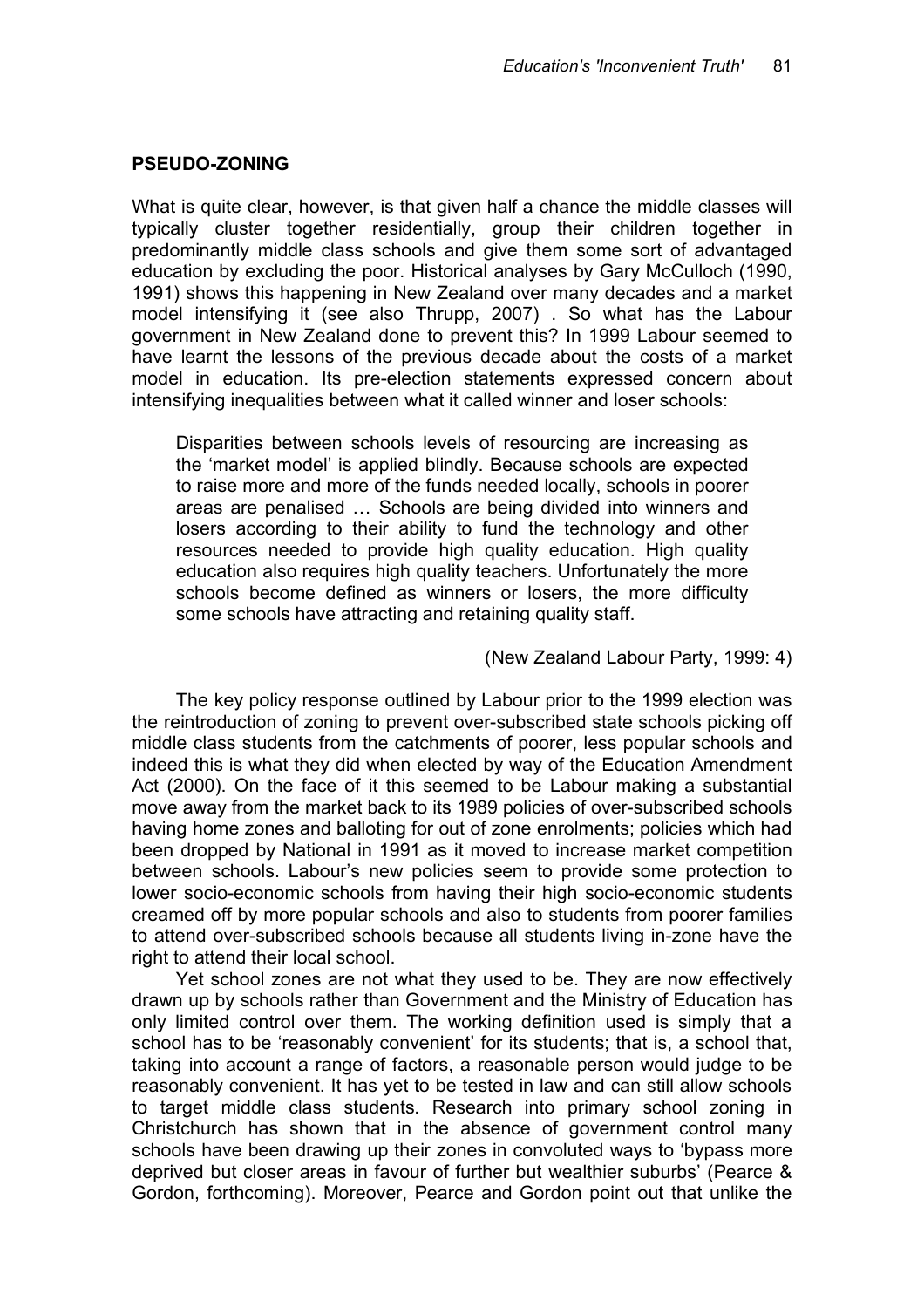old Department of Education school zones, zones can now overlap, making them 'less the tidy product of the old system of regional planning … [and] far more reminiscent of the free market where businesses compete for customers and little or no co-operation exists'. So, New Zealand may have zoning again but it has a new fluidity which allows middle class schools and families to seek each other out and cut out areas of poorer housing. Such pseudo-zones do not protect low socio-economic schools from having students creamed off by more popular higher socio-economic schools. Nor do they prevent poor families being cut out of a school's zone.

## **SELECTION BY MORTGAGE**

What can also be said with confidence is that living in-zone is now the only sure way for children to be enrolled in a popular school, and any pockets of low cost housing suitable for poorer families in the zones of popular schools will rarely stay that way for long. In New Zealand, debate about the effect of being in the zone of popular schools on the affordability of house prices ('selection by mortgage') has tended to revolve around Auckland's 'Grammar Zone' where houses on different sides of the same street can have \$100,000 between them depending on whether they are in the zone or not (see Richardson, 2006). Although there has been no New Zealand research on the relationship between school zones and housing prices, it seems likely from United Kingdom research (Cheshire, 2007) that only New Zealand's most popular schools would command such a significant premium. Nevertheless, in other parts of Auckland and other New Zealand cities, it is not uncommon for being in the zone of a popular high socio-economic school to make a difference to asking price and to feature in advertising.

We need to see the interaction of education with what's happening in other sectors such as housing to understand the growth of social inequalities in education. New Zealand has been going through a housing boom, some of it due to immigration but a lot of it driven by middle class baby boomers investing in their own homes and in rental properties as a means of saving for their retirements with the neo-liberal shrinking of the state. Schooling plays an important role in this investment activity because, for the same reasons houses in the zones of popular schools are unaffordable, they are secure investments and no doubt part of how many in the middle class maintain and improve their financial resources. In the same study mentioned earlier, Pearce and Gordon (forthcoming) note that the zones of Christchurch secondary schools serving wealthier areas of the city have not changed for many years (the schools all chose to retain geographic zones when they had oversubscribed status in the 1990s). For Pearce and Gordon this raises the unresearched question whether these non-changing zones and the wealth of the communities have interacted to compound inequalities between suburbs.

Also of relevance is how zoning in an era of sky-high house prices is recasting the value of private schooling as a positional good. Private schooling is increasingly being taken up by middle class parents who want a 'top education' but are locked out of the zones of the most popular state schools because of the cost of buying a house in zone (Grunwell, 2007). To use the example Grunwell provides, it becomes financially more attractive to live in Titirangi with annual mortgage repayments of \$20,000 and school fees of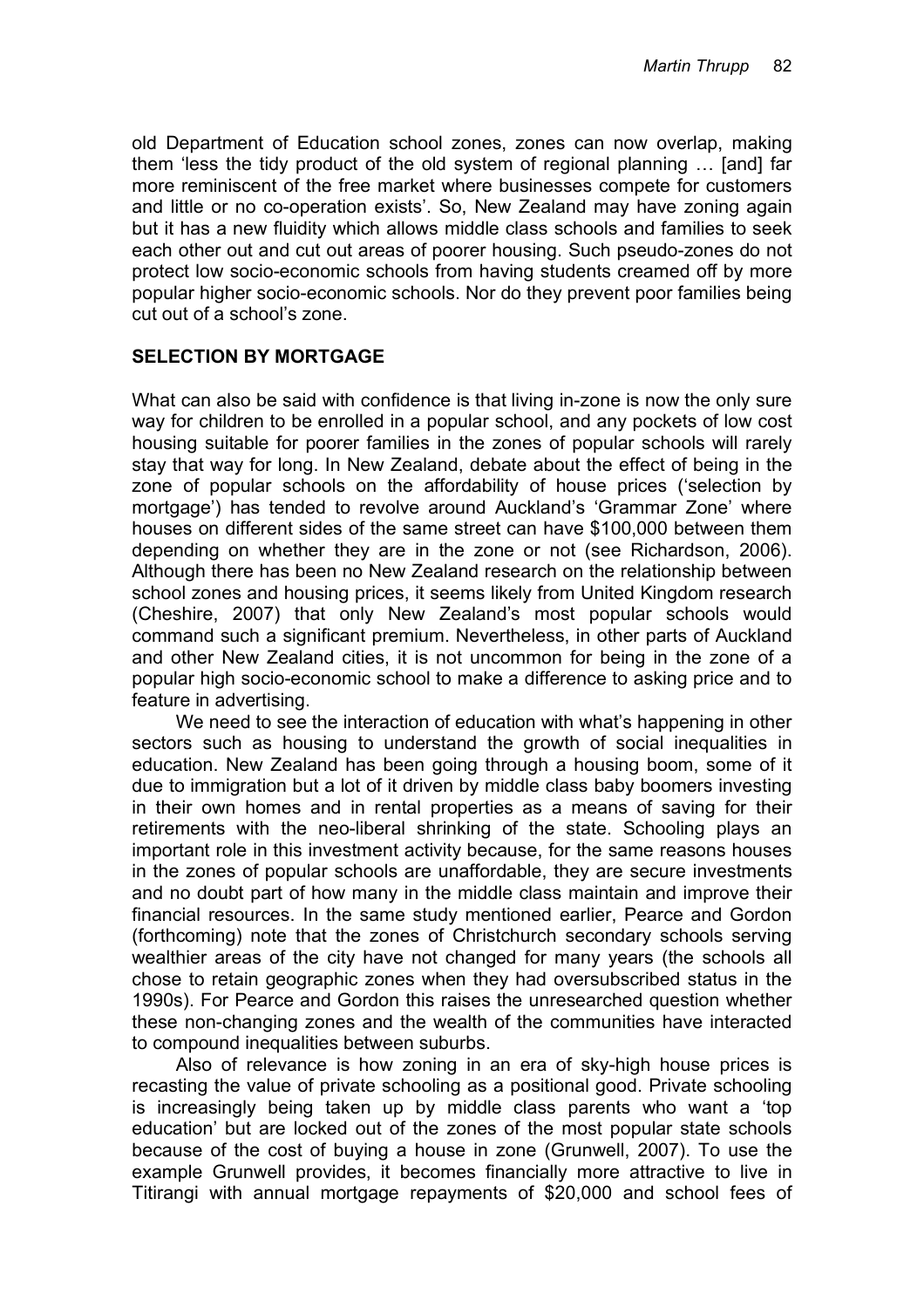\$14,000 than to live in Remuera with annual mortgage repayments of over \$40,000 (unless a family has more than one child of course). What this suggests is that while private provision may be increasing, up from 3.5% of the school population in 2000 to 4% in 2007, it is not necessarily the positional good it was before the new zoning policies although this depends on the specific private school concerned.

Another issue is the disadvantages for poorer families created by middle class investment in rental properties. Investment activity from middle class households has contributed to the poorest 30% of households becoming dependent on the whim of their landlord as more and more people have to rent. Making matters worse, in the 1990s over 13,000 state houses were sold off and market rents introduced. This reduced the total stock of low-cost housing available, leading to huge waiting lists even after income-related rents were reintroduced in 1999. Overcrowded and insecure housing creates educational disadvantages for the poor, especially transience between schools associated with 'househopping' and absence from school due to health issues (Gilbert, 2005). This is one of those areas where the middle classes are securing their advantaged futures at the fairly obvious but often unacknowledged expense of the poor. It is also a good illustration of how inequalities being generated in other sectors affect education in important ways but are off the radar for many of us in the education sector.

Also, outside of education but impacting strongly on it, is the area of family assistance and benefits. This relates to the problem of school resourcing which is partly a vexed issue because all schools are struggling as Government funding has been decreasing as a percentage of school income over recent years, while 'local fundraising' (school fees/ 'voluntary donations', fundraising and foreign fee-payers) has increased significantly.

| Table 1: Government Funding as a Percentage of School Income |  |
|--------------------------------------------------------------|--|
|--------------------------------------------------------------|--|

|           | 1995  | 2005  |
|-----------|-------|-------|
| Primary   | 90.5% | 88.9% |
| Secondary | 85.8% | 82.8% |

**Table 2:** Local Fundraising Per Child

|                       | 1999  | 2005  |
|-----------------------|-------|-------|
| Primary (per child)   | \$301 | \$474 |
| Secondary (per child) | \$750 | \$987 |

(Quality Public Education Coalition, 2006)

School resourcing is also a vexed issue, however, because while the government does provide equity funding of around \$250m spread over 15 programmes and low decile schools get more of this funding than high decile schools, it is not clear that the former get nearly enough to compensate for the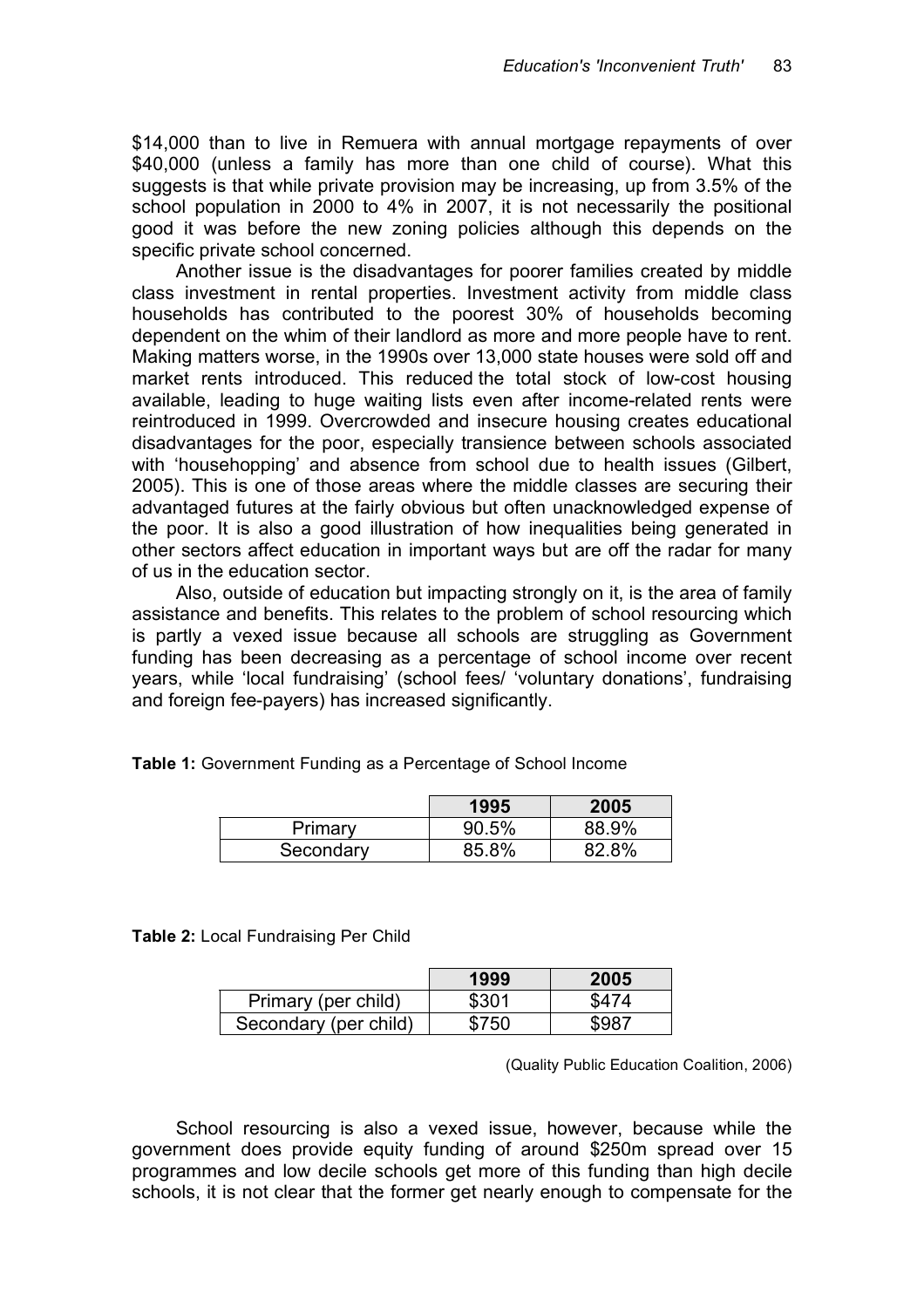poverty-related issues they face compared to the advantages brought by the student intake in high decile schools, nor their inability to raise local money. For instance, at Insoll Avenue school, a Decile 1 primary school in Hamilton, the donation is only \$10 a term but it is only collected from about 5% of parents. And yet, low decile schools like Insoll Avenue don't necessarily look underresourced, they often have well-maintained buildings and classrooms and playground equipment. Because of this the New Zealand situation differs from the United Kingdom and especially the United States where poor schools are often under-resourced in more obvious ways. Yet huge amounts of extra staffing and other resourcing would need to flow towards low socio-economic schools to start to seriously offset the effects of poverty on children's learning. This would be electorally unacceptable; while all schools are needing to find more money, and while the middle class are so easily able to avoid low socioeconomic schools, most middle class people have no contact with them at all.

It is also the case that policy doesn't join up on these matters. The Ministry of Social Development *New Zealand Living Standards Report* mentioned earlier (Jensen *et al*., 2006) showed that the proportion of children experiencing significant or severe hardship had increased from 18 to 26% between 2000 and 2004. The children experiencing the worst decline in living standards over this time were mainly in families supported by benefits, with an overrepresentation of M!ori and Pasifika families. The government's stance on this is that the Working with Families package and the promotion of a work ethic will fix the problem. However, Susan St John of the Child Poverty Action Group has argued that while the new spending on Working for Families will eventually significantly reduce the incidence of child poverty in working families, those children whose parents fail the qualifying criteria can be expected to slip further below the relative poverty line (St John, 2006). If we were to take seriously in education this increasing gap between the 'in work' and 'not in work' we would be providing equity funding to schools according to the proportion of parents who are in receipt of a benefit as this approach would be better linked to an understanding of how poverty actually works than the current decile approach based on census mesh blocks which is at best a very general approach to recognising poverty.

## **CONCLUSION TO PART ONE**

It is apparent that in the context of zoning the New Zealand middle classes have been able to secure and in some ways improve their access to schools with a predominantly high socio-economic mix. This may be considered unsurprising given the positional nature of schooling highlighted here. It may also be considered unsurprising when the available evidence from earlier times (the post-war social-democratic period and the 1990s when quasi-market policies were embraced in New Zealand) also shows New Zealand's middle classes seeking and being successful in finding ways to educate their children in socially advantaged schools but doing this in different ways depending on the policy of the day (Thrupp, 2007). Yet neither theory nor the historical record makes such middle class advantage acceptable. It really is education's inconvenient truth and something needs to be done about it.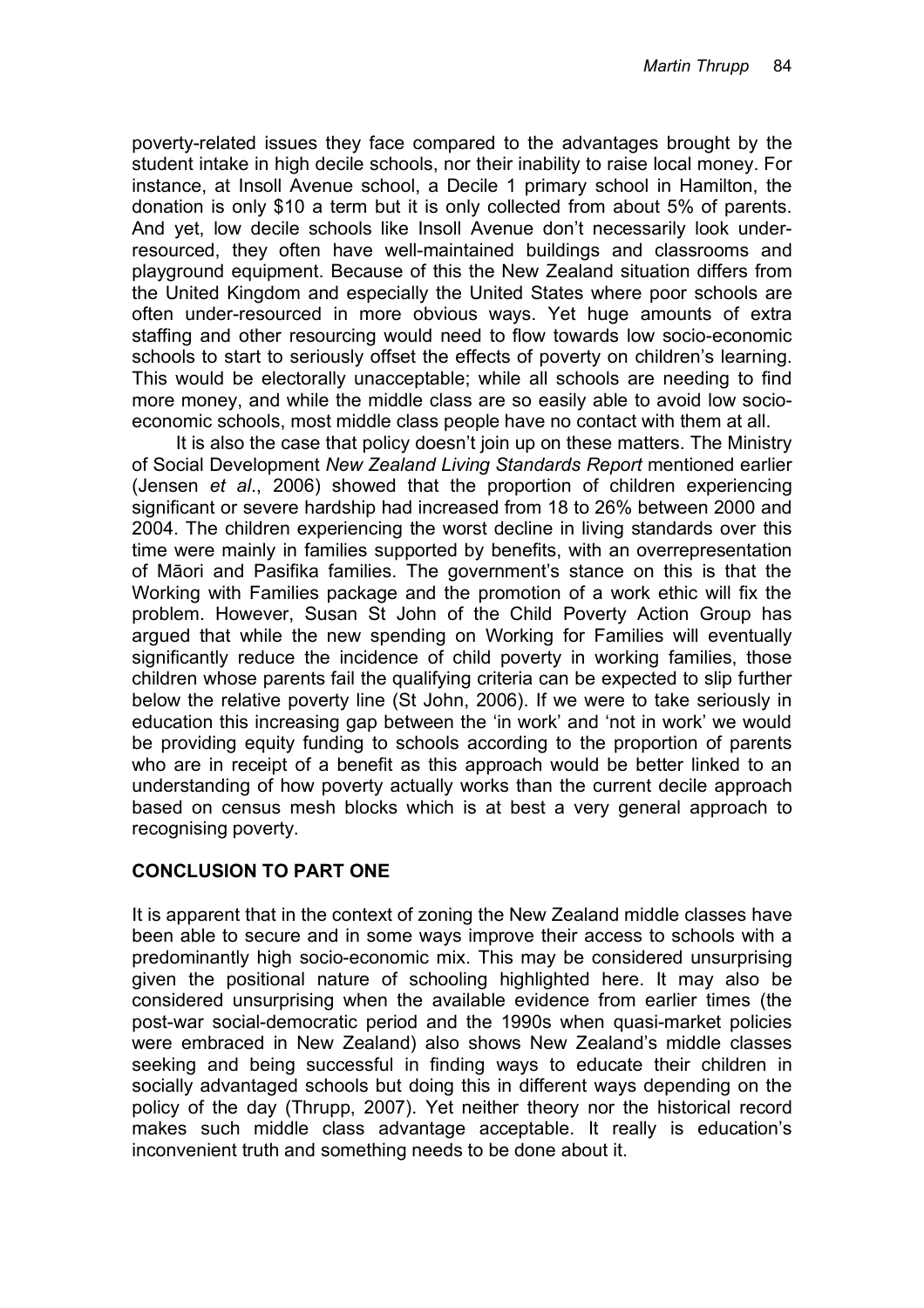At a personal level such middle class advantage raises an ethical challenge for all of us who are middle class parents: to recognise the line to be drawn between advantaging our own children and doing this at the expense of other people's children (Kohn, 1998). For, as John Dewey said a century ago, '[W]hat the best and wisest parent wants for his [sic] own child, that must the community want for all its children. Any other ideal for our schools is narrow and unlovely: acted upon, it destroys our democracy' (Dewey, 1902: 3). That challenge not to harm other people's children becomes a whole lot harder once we acknowledge that school choice is not value-free: that enrolling our own children in predominantly middle class schools has real implications for the schooling and subsequent life chances experienced by the children who attend the low socio-economic schools which this action creates.

Realistically, for many middle class parents the concern to advantage their own children will be overwhelming. For this reason we should remember that socially advantaged urban schools have long participated enthusiastically in the project of creating middle class advantage and turn our attention to how those who work in the education sector in key roles help to perpetuate middle class advantage in education. Part Two of this article will therefore consider: how teachers and principals collude with the middle classes as they seek out advantaged settings for their children; how policymakers and politicians won't challenge the middle class for electoral reasons and so prefer to overemphasise school-based solutions, especially better teaching and leadership; and, how they are supported in this stance by academics in areas like school improvement and school leadership who act as textual apologists for the nonreforming reforms which prop up middle class advantage in education. Part Two will also consider what can be done to begin to rein in middle class advantage in education.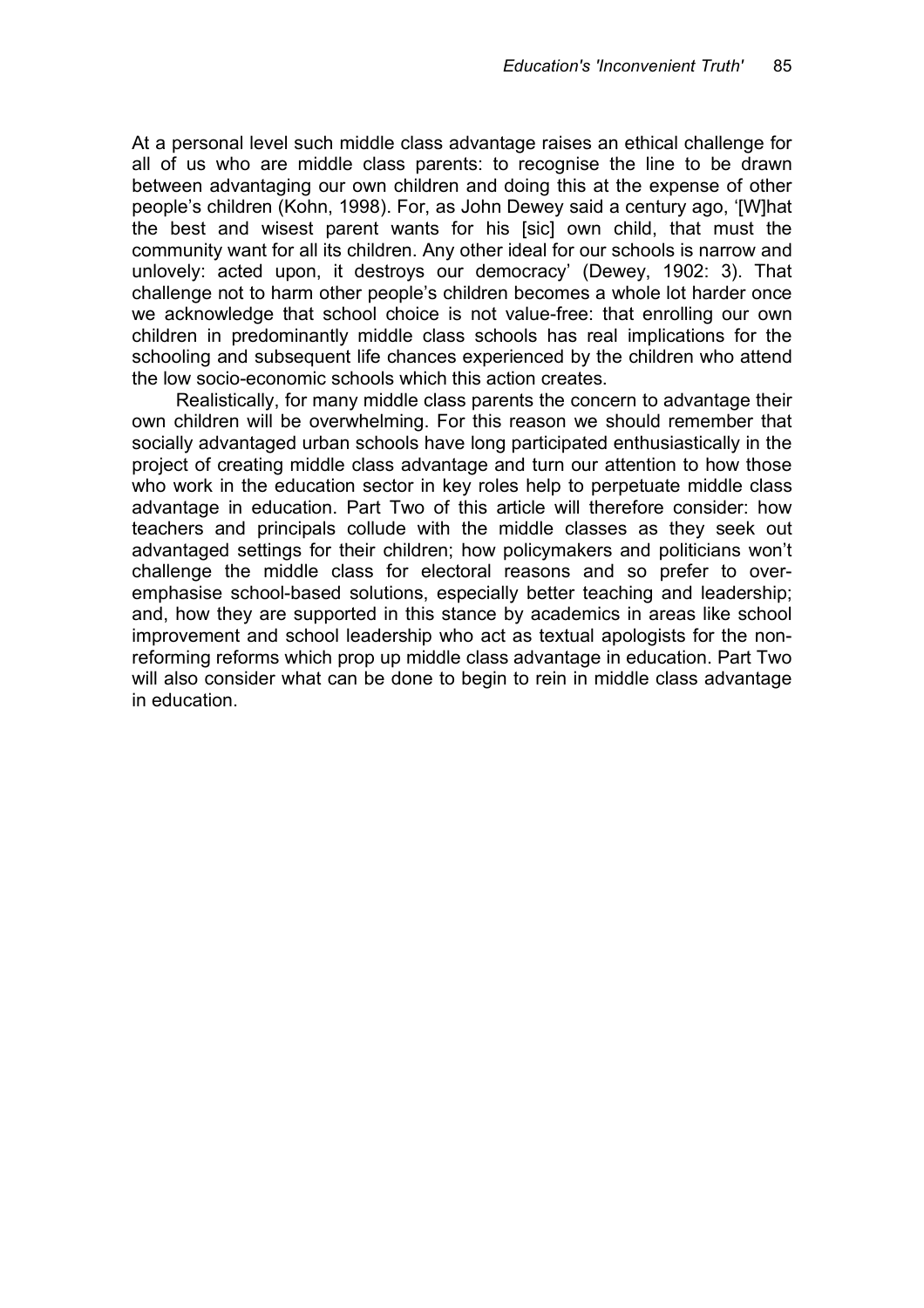### **REFERENCES**

- Ball, S. J. (2003). *Class strategies and the educational market: The middle classes and social advantage.* London: Routledge Falmer.
- Cheshire, P. (2007). Competition for 'good' schools, social segregation and the distribution of income. *Urban Studies*, *44*(7).
- Codd, J., & Sullivan, J. (Eds.). (2005). *Education policy directions in Aotearoa New Zealand.* Southbank, Victoria: Thomson Dunmore Press.
- Connell, R. W. (1994). Poverty and education. *Harvard Educational Review*, *64*(2), 125-49.
- Devine, F., Savage, M., Crompton, R., & Scott J. (Eds.). (2005). *Rethinking class: Identities, cultures and lifestyles.* London: Palgrave.
- Dewey, J. (1902). *The school and society*. Chicago: University of Chicago Press.
- Gilbert, J. (2005). *Educational issues for communities affected by transience and residential mobility report on phase 1 (2003–2004).* Wellington: NZCER.
- Gillborn, D., & Youdell, D. (2000). *Rationing education: Policy, practice, reform, and equity*. Buckingham: Open University Press.
- Glennerster, H., Hills, J., Piachaud, D., & Webb, J. (2004). *One hundred years of poverty and policy* [e-book]. York: Joseph Rowntree Foundation. Retrieved from http://www.jrf.org.uk/bookshop/eBooks/1859352227.pdf
- Grace, G. (2004). Urban education and the culture of contentment: The politics, culture and economics of inner-city schooling. In N. Stromquist (Ed.), *Education in urban areas: Cross-national dimensions*. Westport: Praeger.
- Grunwell, R. (2007, February 4). House prices force pupils to go private. *Sunday Star Times*, p.1.
- Jensen, J., Krishnan, V., Hodgson, R., Sathiyandra, S., & Templeton, R. (2006). *New Zealand living standards 2004.* Wellington: Centre for Social Research and Evaluation, Ministry of Social Development.
- Kohn, A. (1998). Only for *my* kid: How privileged parents undermine school reform. *Phi Delta Kappan*, April, 569-576.
- Lareau, A. (1989). *Home advantage*. Philadelphia: Falmer Press.
- Lauder, H., Hughes, D., Watson S., Waslander, S., Thrupp, M., Strathdee, R., Simiyu, I., Dupuis, A., McGlinn, J., & Hamlin, J. (1999). *Trading in futures: Why markets in education don't work.* Buckingham: Open University Press.
- Marginson, S. (1997). *Markets in education*. St Leonards, NSW: Allen & Unwin.
- McCulloch, G. (1990). Secondary school zoning: The case of Auckland. In J. Codd, R. Harker, & R. Nash (Eds.), *Political issues in New Zealand* education (2<sup>nd</sup> ed.). Palmerston North: Dunmore Press.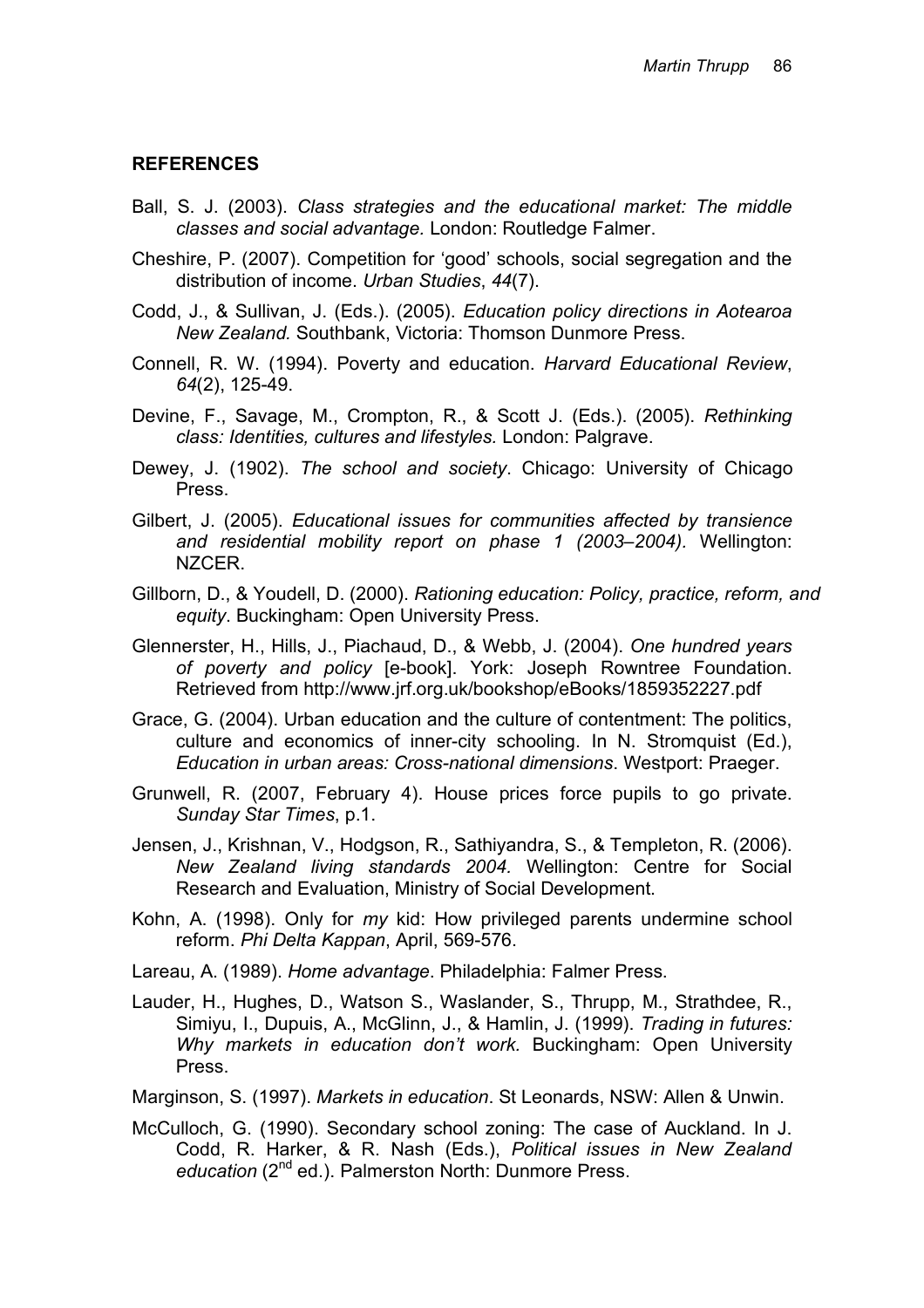McCulloch, G. (1991). School zoning, equity and freedom: The case of New Zealand. *Journal of Education Policy, 6*(2), 155-168.

New Zealand Labour Party. (1999). *Labour on schools*. Wellington: Author.

- Pearce D., & Gordon, L. (forthcoming). School zoning since 1990: A Christchurch study. *Delta: Studies in Education*. Palmerston North: Massey University College of Education.
- Quality Public Education Coalition. (2006, November). *Summary of key points from the QPEC Summit on resourcing for quality public education*. (Available from www.qpec.org.nz)
- Reay, D. (2006). The zombie stalking English schools: Social class and educational inequality. *British Journal of Educational Studies*, *54*(3), 288- 307.
- Richardson, A. (2006, February 4). School wars. *New Zealand Listener*, pp. 16- 20.
- Savage, M. (2000). *Class analysis and social transformation.* Buckingham: Open University Press.
- Sharp, A. (1990). *Justice and the Māori*. Auckland: Oxford University Press.
- St John, S. (2006). New Zealand's financial assistance for poor children: Are work incentives the answer. *European Journal of Social Security, 8*(3).
- Thrupp, M. (1999a). *Schools making a difference: Let's be realistic! School mix, school effectiveness and the social limits of reform*. Buckingham: Open University Press.
- Thrupp, M. (Ed.). (1999b). *A decade of reform in New Zealand education: Where to now?* Hamilton: University of Waikato.
- Thrupp, M. (2005). *School improvement: An unofficial approach*. London: Continuum.
- Thrupp, M. (2007). School admissions and the segregation of school intakes in New Zealand cities. *Urban Studies*, *44*(7), 1-12.
- Thrupp, M., Lauder, H., & Robinson, T. (2002). School composition and peer effects. *International Journal of Educational Research*, *37*(5), 483-504.
- Thrupp, M., & Willmott, R. (2003). *Education management in managerialist times: Beyond the textual apologists.* Maidenhead: Open University Press.
- Tomlinson, S. (2005). *Education in a post welfare society* (2nd ed.). Abindon: Open University Press/ MacGraw Hill.
- Vincent, C., & Ball, S. J. (2006). *Childcare, choice and class practices.* London: Routledge.

The opinions expressed are those of the paper author(s) and not the *New Zealand Journal of Teachers' Work*. Copyright is held by individual authors but offprints in the published format only may be distributed freely by individuals provided that the source is fully acknowledged. [ISSN-1176-6662]